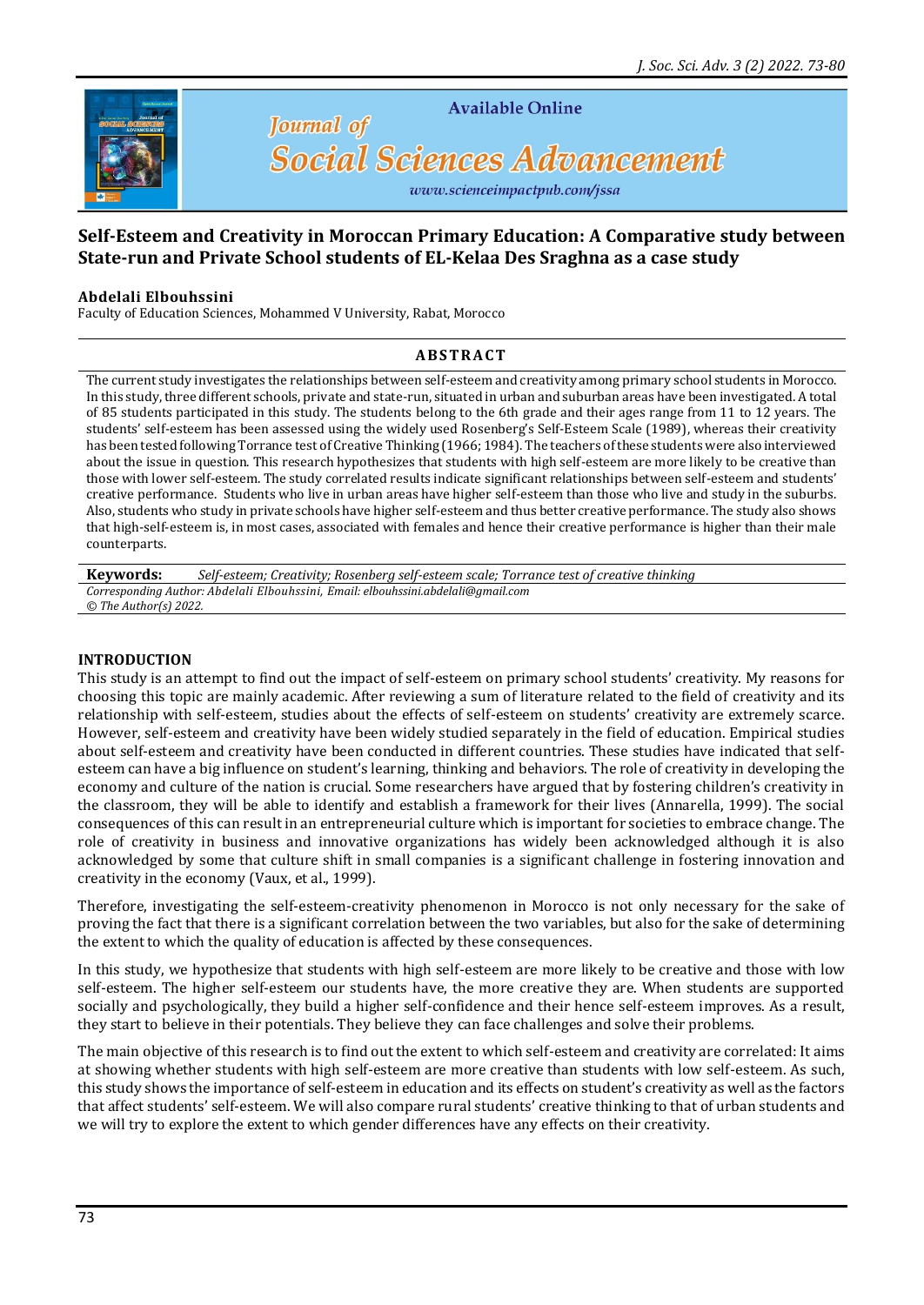## **Research Questions**

This study endeavors to answer the following questions: what is creativity and what are its criteria? What makes some students less creative than others? Can this be attributed to their low self-esteem or is it an innate characteristic that is specific to every individual? What is the relationship between self-esteem and creativity? What impact does self-esteem have on creativity? Is self-esteem measureable? If so, how can we measure students' self-esteem? How important is self-esteem in education?

#### **Theoretical Framework**

Various attempts have been made to include creativity in the school curriculum, especially in primary education. In the 1990s, creativity has particularly been linked to child-centered, discovery-based pedagogical approaches and arts. However, it was this 'free' approach to creativity which constituted part of the critique of child-centered education practices by the Black Paper writers (Cox & Dyson, 1971) and which, arguably, lubricated the way for the introduction of a subject-content-based national curriculum at the end of the 1980s. Moreover, a number of schools were incompetently implementing the ideas of the Plowden report, which had been published in England in 1967, (Alexander, 1995). Yet, since the mid-1990s, children's creativity has started to attract policy-makers' attention which led to a growing recognition in the field of education to develop nations' economy and culture.

#### **Self-esteem and education**

Self-esteem is one of the major factors of human personality that determines an individual's behavior. Self-esteem has been the center of research in a variety of disciplines, such as education, sociology, and psychology. It has been studied and explored in various ways.

Individual background variables such as gender, race, and social class have been shown to play important roles in determining trajectories of adolescent self-esteem (DuBois et al., 2002). For example, although early studies suggested that African-American and ethnic minority adolescents suffered from steeper declines in self-image relative to European Americans, more recent work indicates that the self-esteem of African-American adolescents is comparable to or even higher than that of European-American peers (Gray-Little & Hafdahl, 2000).

#### **RESEARCH METHODOLOGY**

Designing a solid research plan is not simply a matter of opting for eclectic research approaches. Choosing the latter, which includes quantitative and qualitative approaches, must not take place without answering the following question: do these different approaches represent simply another way to investigate questions or do they represent two different perspectives on the realities under investigation? (Seliger et al, 1989). In view of the complexity of Selfesteem and its impact on creativity, both qualitative and quantitative approaches were employed in this study. The former was implemented using Torrance tests of creative thinking, whereas the latter includes interviews and classroom observation. This process of triangulation is not only obtained to ensure the validity and credibility of the obtained data, but it is in the belief of the researcher that there will be a fundamental difference between the truths obtained from quantitative data and those obtained from qualitative data.

Therefore, the methodology undertaken here is primarily of a quantitative dimension in that the researcher is doing a descriptive, comparative, correlational and casual study. However, a human touch is added by conducting several interviews asking teachers about the issue.

Since the study seeks to explore the correlation between self-esteem and creativity, two different tests have been prepared. The first is meant to test student's self-esteem and the second is meant to test students' creativity. As far as self-esteem is concerned, we have decided to visit three different schools to test different students from both public and private education whose students belong to both rural and urban areas.

#### **Rosenberg's self-Esteem Scale**

Self-esteem can be tested using a variety of models. However, studies have shown that Rosenberg's self-esteem scale (RSES; Rosenberg, 1989) is the most valid and reliable scale which makes it one of the most widely used measures of self-esteem (Sinclair et al., 2010). Rosenberg's self-esteem scale is a ten-item scale that measures global selfesteem considering both positive and negative feelings about the self. It is unidimensional in that all the questions are answered using a four-point Likert scale format that ranges from "strongly agree" to 'strongly disagree" (Alexander, R, 1995).

Rosenberg's Self-Esteem is one of the most reliable and valid scales. It is widely used in human sciences, psychology and many other disciplines. The primary reason why it is adopted in this study is that it was translated into Arabic and validated. It was already used to assess student's self-esteem and the Academic Self-Efficacy among a sample of 255 college students in the United Arab Emirate (Afari, 2012). One of the major objectives of the study was to test the validity of this scale. The Rosenberg's Self-Esteem Scale and the Academic self-efficacy. The results have showed satisfactorily validity, internal consistency and reliability.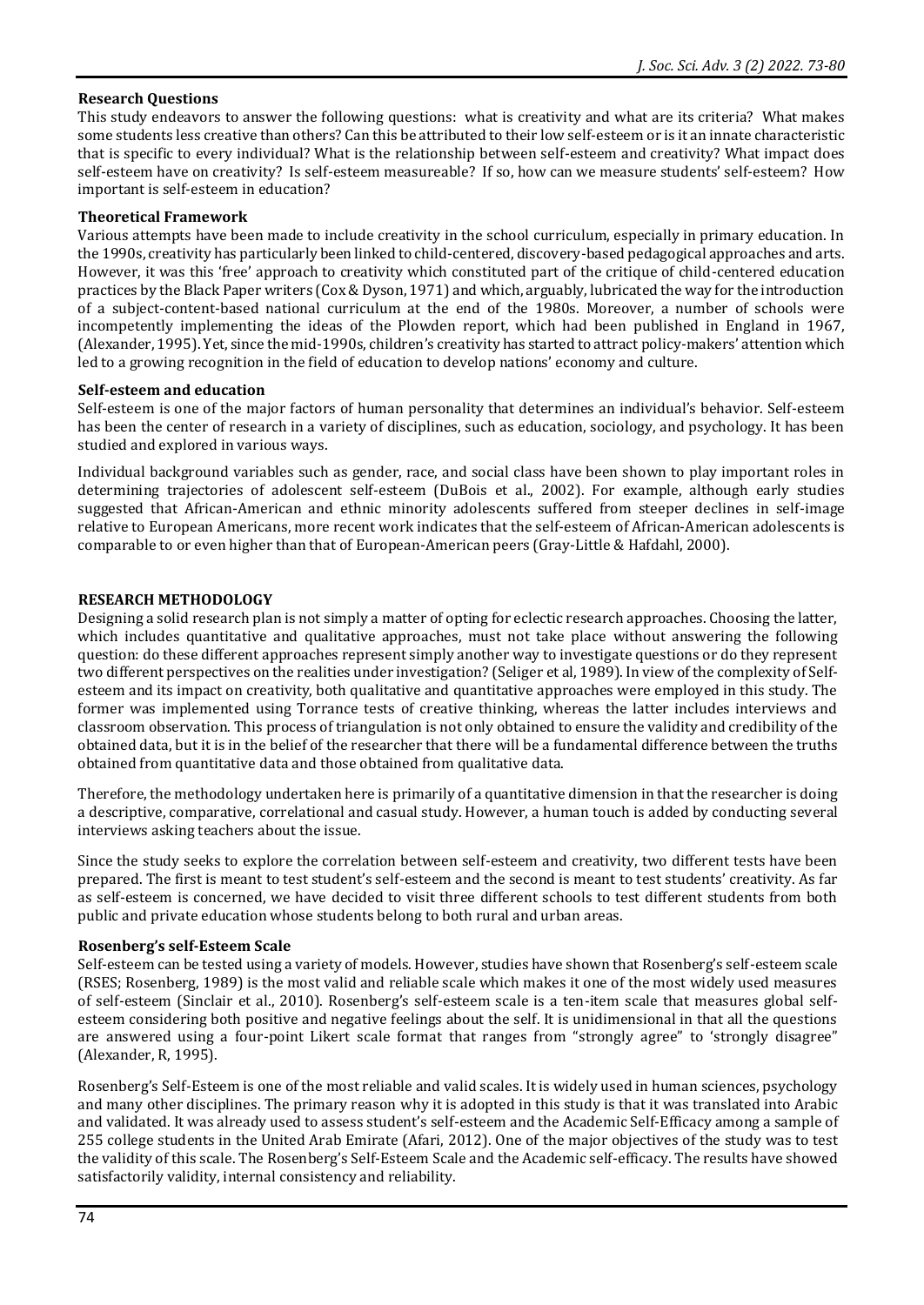The creativity test and the self-esteem test are joined together. Therefore, each student is supposed to complete the two tasks.

## **Data Analysis**

In this section, we will first analyze students' self-esteem and then analyze student's tests of creativity. We will then compare the performance of the private school students to that of public schools' students in urban areas. Then we will compare each of these with that of students who live in rural areas. We will also compare the teachers' responses. Finally, we will draw connections between self-esteem and creativity and provide possible solutions to solve the problem. If, for example, self-esteem is attributed to the rigid school systems that result in lower scores and achievements for the same effort which prevent from developing their creativity, we can redeem it in the form of a good score that would inspire students to have higher self-esteem and hence develop their creativity. Later, we will compare the degree of creativity among students of rural, urban areas, public and private schools.

To begin with, let's first understand how self-esteem is calculated on Rosenberg's Self-Esteem Scale:

## **Rosenberg's Self-Esteem Scale**

Scores are calculated as follows:

• *Items 1, 2, 4, 6,* and 7 add the score :

| Strongly agree = 3    |
|-----------------------|
| Agree = 2             |
| Disagree = 1          |
| Strongly disagree = 0 |

• *Items 3, 5, 8, 9, and 10 reverse the score:*

| Strongly agree = 0    |
|-----------------------|
| Agree = 1             |
| Disagree = 2          |
| Strongly disagree = 3 |
|                       |

The scale ranges from 0-30. Scores between 15 and 25 are within normal range; scores below 15 suggest low selfesteem.

A total of 85 students completed this measure, which is the same number of the students who completed the creativity tests. This means that none of the students administered left the test unanswered. Respondents indicated the degree to which they agreed with each item using a 4-point rating scale, higher scores indicating high self-esteem, lower scores indicating low self-esteem.

#### **Suburban, state-run school students' self-esteem scores**

The following table shows the scores of the students tested by number and gender:

Table 1: Suburban, state-run school students' self-esteem scores

| Scores        | Males | Females |
|---------------|-------|---------|
| Below 15      |       |         |
| From 15 to 20 | 10    | 10      |
| From 21 to 25 |       |         |
| Above 25      |       |         |

As table 1 shows, only one person of the students tested scored below five. The majority of the students' scores range from 15 to 20, which is according to Rosenberg's measure self-esteem. None of the students scored above 25.

#### **Urban state-run school students' self-esteem scores**

| Table 2: Urban state-run school students' self-esteem scores |  |  |
|--------------------------------------------------------------|--|--|
|                                                              |  |  |

| Scores        |   | Males Females |
|---------------|---|---------------|
| Below 15      |   |               |
| From 15 to 20 | 6 | Զ             |
| From 21 to 25 |   | h             |
| Above 25      |   |               |

Table 2 shows that all the students' scores range between 15 and 25 except for one male student whose score is lower than 15. As the table shows, no students from this school scored above 25. Females' self-esteem is almost equal to that of males.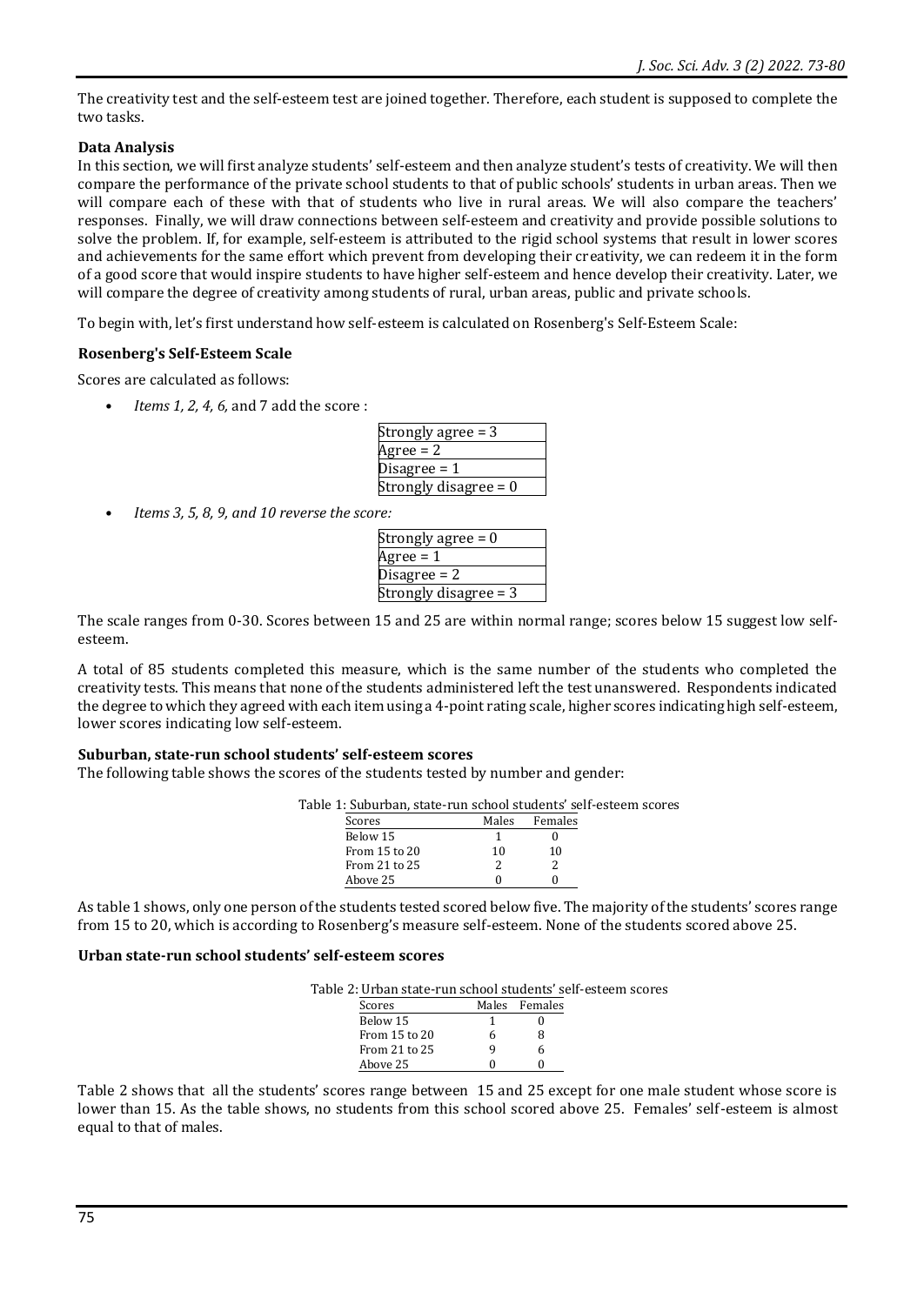#### **Private school students' self-esteem scores**

Table3: Private Students' self-esteem scores by number.

| Scores        | Males | Females |
|---------------|-------|---------|
| Below 15      |       |         |
| From 15 to 20 |       | 3       |
| From 21 to 25 | 10    | 8       |
| Above 25      |       | ц       |

Table 3 shows that the vast majority of the students' scores range from 21 to 25. None of the private school students scored below 15, 7 of them scored between 15 and 20, and 5 of them have scored above 25. That is, 71% of the students have a high self-esteem. Below is the graphic representation of this data.

All in all, the private school class has the highest self-esteem, and then comes next the state-funded urban class. The class with the lowest score is the public sub-urban class. But since the purpose of this study is to draw correlations between self-esteem and creativity, the next section will investigate the creative performance of the same students following Torrance tests of creativity for primary school students.

#### **Torrance tests of creativity for primary school students**

The tests used are meant for primary school students and they target a set of creative skills. Assessing the creative production of the students takes into consideration the following criteria:

- Students' imaginative skills
- Students' creative skills
- Problem-solving skills
- The quality of their creative production (authenticity and innovation)

The creativity skills of students were analyzed in terms of their creative production, implementation, designing, holistic patterns, and originality which is one of the creativity parameters of Torrance (1962).



**Suburban-school students' creative performance** 

Figure 1: Suburban-school students' creative performance

Figure 1 shows that the creative performance of the suburban students is higher in terms of its holistic patterns but lower when it comes to designing. That's probably due to the lack of the educational tools that are necessary for a good creative production. However, females show a good performance especially in the originality and uniqueness of their creative works. As a result, we can deduce that suburban females proved to be more creative than their male counterparts. But what is noticeable about this class, as far as females are concerned, is that the creative performance's originality is relatively higher than its holistic patterns and designing while it is lower than implementation. On the other hand, males' creative production is less original but looks better in its holistic patterns. This is to say that although females have more unique creative production, they seem to lack the skills as well as the school tools as to how to make it look neat and clean; males, however, seems to have problem with problem solving. This is probably the reason why their creativity is less unique.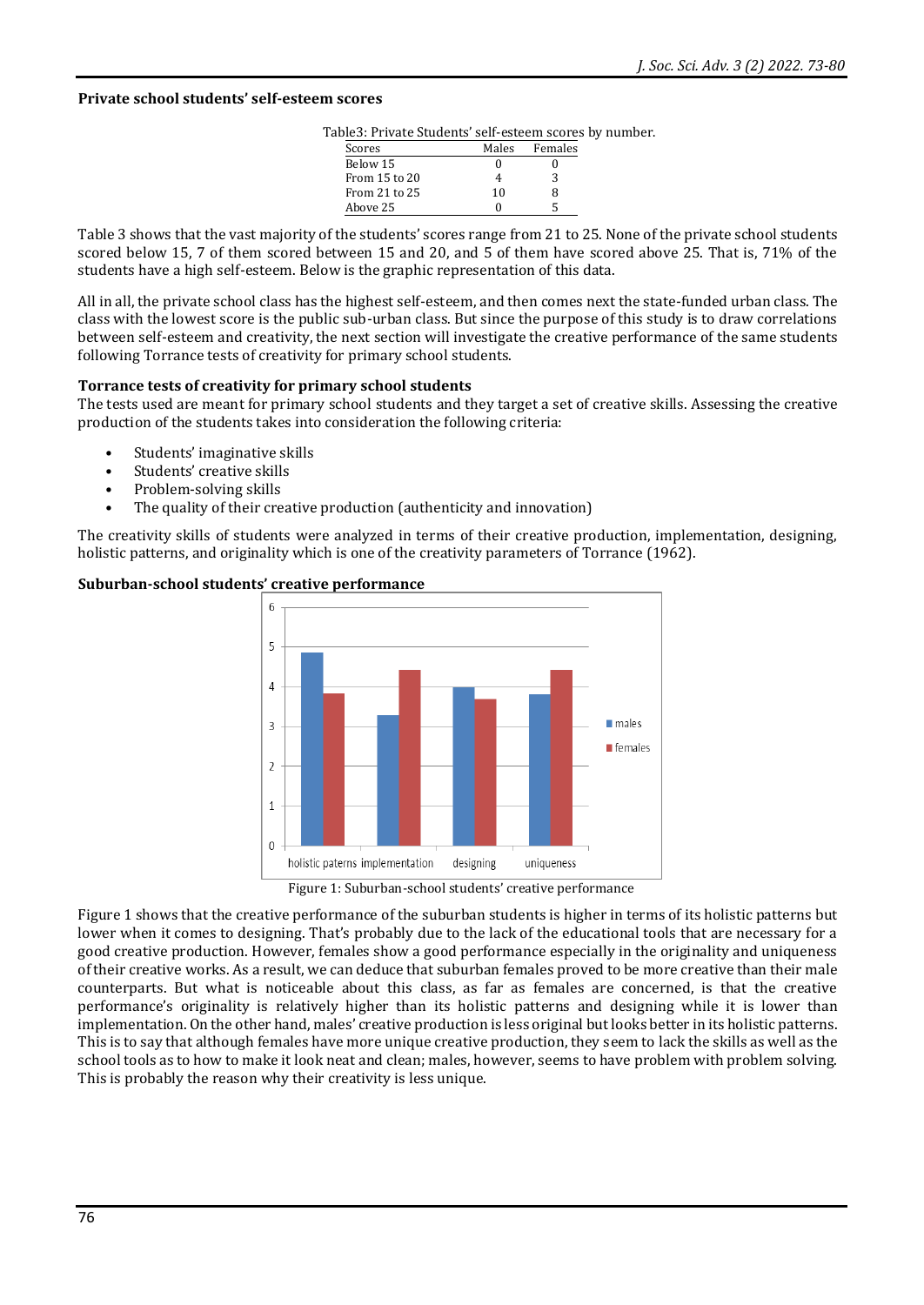# $\overline{7}$ 6 5  $\Delta$ **In males**  $\overline{3}$  $\blacksquare$  females  $\overline{2}$ 1  $\Omega$ holistic paterns implementation designing uniqueness Figure 2: State-run, urban School student's creative performance

**State-run, urban School student's creative performance**

Figure 2 shows that state-run, urban school students show a higher performance than that of their suburban counterparts in terms of holistic patterns, designing and uniqueness. Females show better performance in comparison with males. As the graph shows, the blue bars representing males are remarkably lower than the bars representing females. The most noticeable thing about this class is that females have a more original production, whereas males seem to have difficulty with problem solving. This is made obvious in their low scores concerning implementation. To conclude, although their self-esteem scores are mostly equal, the creative production differences are highly remarkable.





Figure 3: private school students' creative performance

Figure 3 is a graphic representation of the creative performance of the private school students. It shows that these students have scored better than the two previous classes in terms of holistic patterns, implementation, deigning and uniqueness. But once again, females score better than their male counterparts. To sum up, the private school class has the highest self-esteem and the best creative performance.

# **INTERVIEWS**

Here are the set of questions given to the teachers of the students in every school.

- How important is creativity in your school?
- Does the textbook you are using boost, in a way or another, the creativity of your students?
- Do parents come to check on their kids regularly at school? Why?
- How do you evaluate your students' self-esteem?
- How are their socio-economic conditions?
- What is the average grade of the class?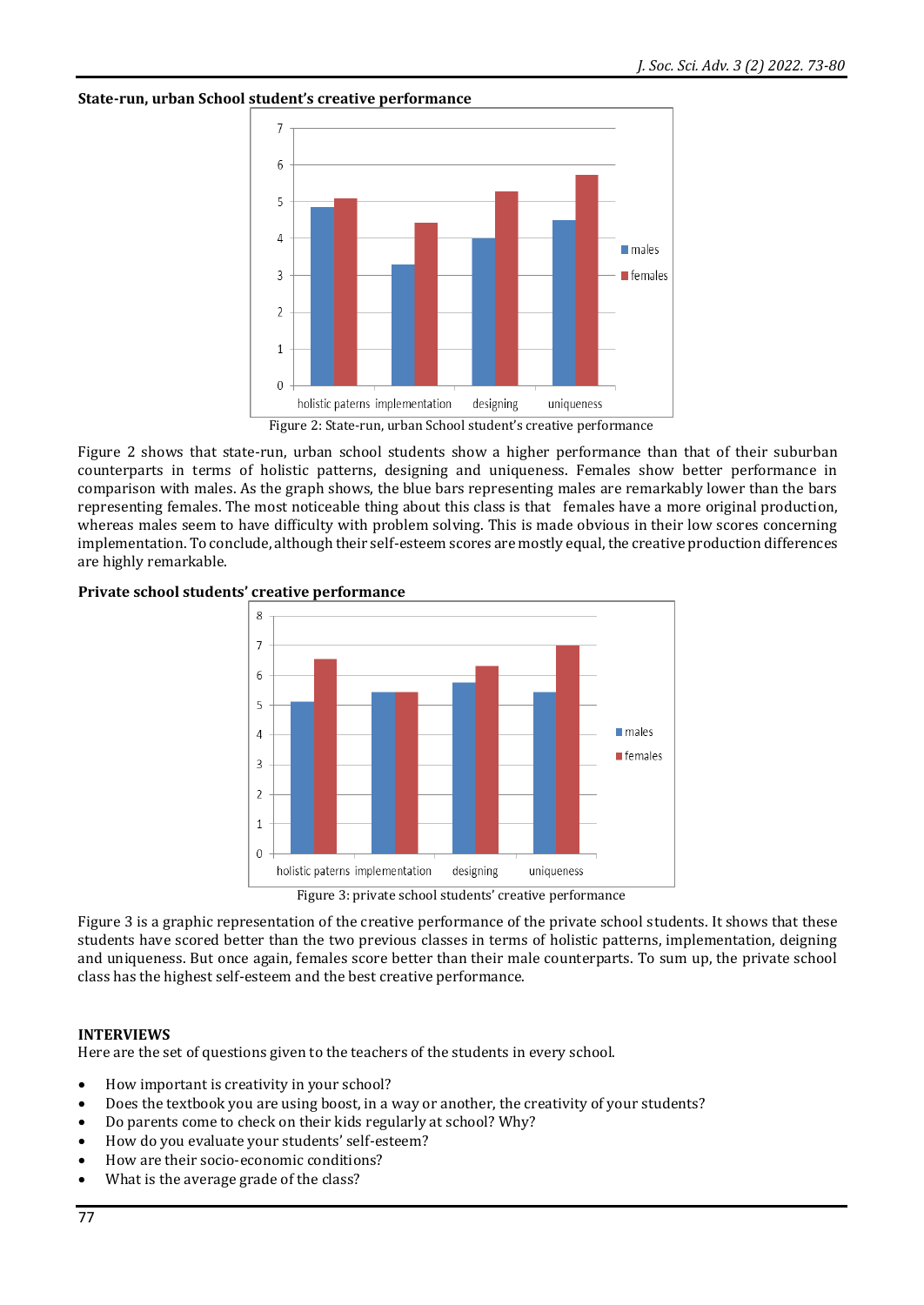#### **The suburban school teacher's answers:**

Below are answers as they were uttered by the teacher translated into English:

- 1. For me it is important. From time to time, I give my students challenging tasks that can boost their creativity.
- 2. The textbook itself does not actually boost creativity. There only a few lessons at the end of every unit which most of the primary school teachers take for granted.
- 3. No, they mostly don't. They do, but only when a student is asked to bring his father.
- 4. I think their self-esteem is generally normal, although there are some students who are not self-confident enough.
- 5. Most of them have good socio-economic conditions.
- 6. The average grade of the class is 6.01.

#### **The State-run, urban school teacher's answers:**

- It is important but teachers usually follow textbooks.
- The textbook we are using does not boost creativity unfortunately.
- Yes, they come to take their students from the school. Some of them come to check on their kids' progress.
- Their self-esteem varies from a student to another.
- There are some students who have socio-economic problems
- The average grade of the class is 6.12.

#### **The private school teacher's answers**

- Yes, it is very important. The school organize extra-curricular activities such as competitions in which students show their creative skills
- There are many creativity-based tasks in the textbooks we are adopting here.
- Yes, their parents visit them almost every day. They come to check on their students.
- Most of the students have high self-esteem.
- All the students have good socio-economic conditions.
- The average grade of the class is 8.71.

According to the teachers' answers, we can conclude that the two state-run schools don't take creativity seriously. It is not as reinforced as in private schools. As for students' self-esteem, we can deduce that it is attributed to several factors, such as parents' carelessness about their students. As the answers suggests, the private school students, who are looked after and checked upon at school by their parents, have higher self-esteem than their counterpart staterun school students.

The state-run, school students' low self-esteem can also be explained in terms of the students' socio-economic conditions. The private school students, according to the data we have elicited from the students and the teachers above, have higher social status and better socio-economic conditions in comparison with the state-run school students. Also, the urban students, from both sectors, have higher scores than the suburban kids. This is to say that these low scores can also be attributed to the poor socio-economic conditions.

The grades factor or the grading system can also affect students' self-esteem and hence their creativity. As shown above, the private school class, which has the highest self-esteem and the best creative performance, has the highest grade average. This thus suggests that the low self-esteem can be resulted or rather affected by the low scores, which might be the result of the hard-grading systems on the part of teachers.

It becomes, therefore, obvious that the private school students, as has been empirically proved earlier, have higherself-esteem than students who study in state-funded schools in Moroccan education. Also, students who study in the suburban schools have lower self-esteem than the students belonging to the two other schools. This is the reason why they have the lowest creative performance.

## **CONCLUSION**

By and large, the current study has proved that there is a significant correlation between self-esteem and creativity. As the figures below indicate, there are remarkable differences of the self-esteem and creativity performance among the three schools. The urban schools have higher self-esteem in comparison with the suburban schools. Concerning their creativity, the urban school students seem to be more creative than the students of the suburbs. It is important to mention that the private school students scored better than the two schools in terms of both creativity and selfesteem. It is also worth-mentioning that females in all the three schools tend to be more creative than males. They also have scored better in their self-esteem. Therefore, most logical conclusion to be made here is that, as was hypothesized, students who have high self-esteem are more likely to be creative.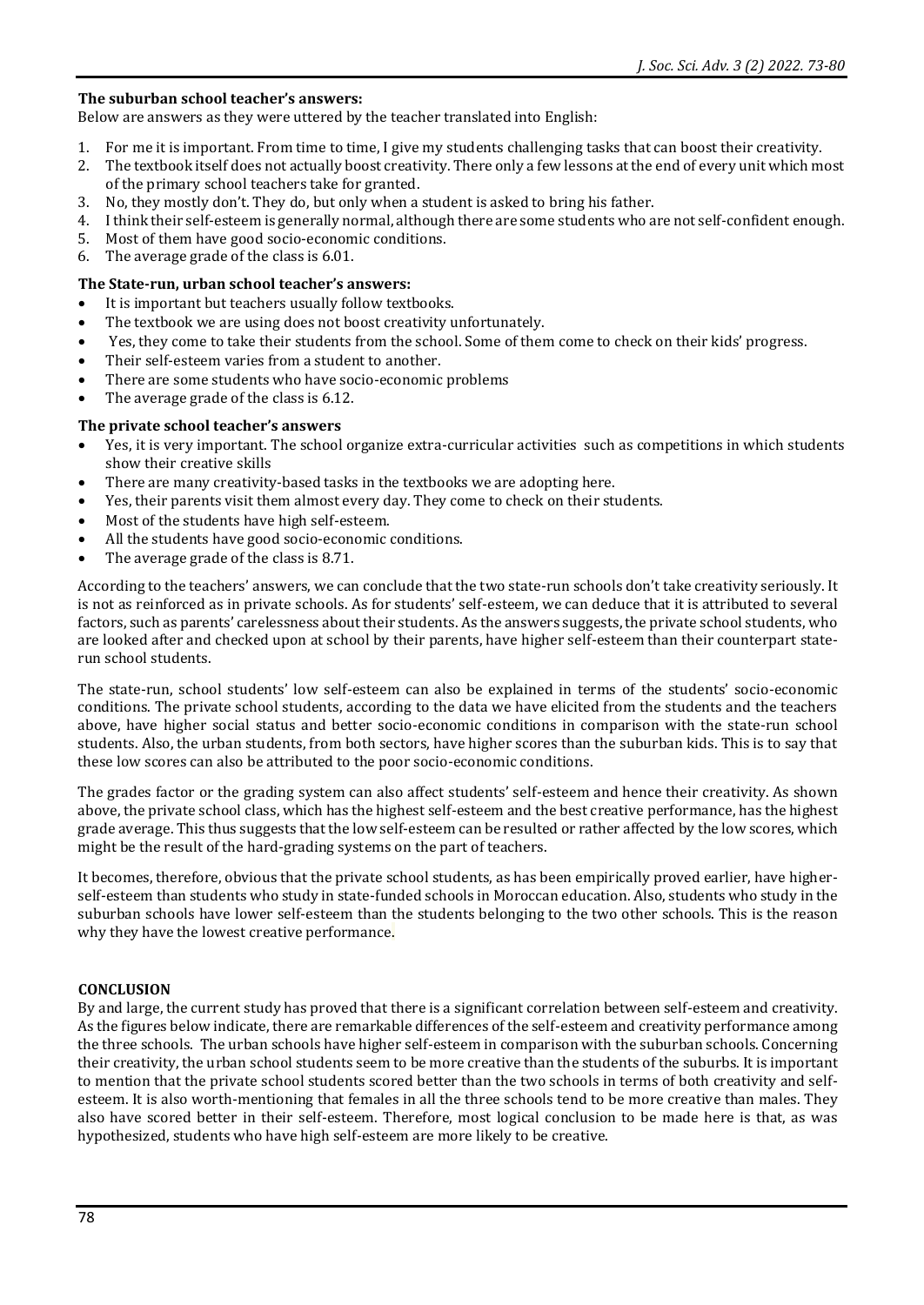#### **Findings and further investigations**

An empirical study is conducted in three different schools: state-run and private primary schools. The schools are situated in urban and sub-urban areas in EL-Kalaa des Sraghna, Morocco. The objective of the study is to explore the effects of self-esteem on creativity. Taking into consideration all the graphic representations that we have dealt with, we can deduce that private school students of Kalaa des Sraghna have the highest self-esteem in comparison to the other schools. Also their creative performance is higher than that of the state-run school students. The suburban, state-funded school students have the lowest self-esteem and the least creative production. The urban state-run school students are relatively more creative than those of the suburbs. Their self-esteem is also relatively higher than that of the Suburban students. Therefore, the most logical explanation to this phenomenon is that students who have higher self-esteem are more likely to be creative than students with low self-esteem. However, it should be noted that according to Rosenberg's measurement criteria, scores ranging from 15 and 25 are within normal and only those above 25 are to be considered high. The vast majority of the students' self-esteem scores are below 25 and above 15. Only a few students from both run-state urban and suburban students scored below 15. This suggests that the overwhelming majority of Kalaa des Sraghna students, be they urban, suburban, state-run or private school students, have a normal self-esteem that ranges between 15 and 25. However, it's worth-mentioning that there is a great gap between the three tested schools with respect to their self-esteem and creativity. For example, the suburban students' self-esteem scores do not usually exceed 20, whereas the urban students, though they also study in a state-run institution, have a higher self-esteem and hence a more creative power than those of the suburbs.

What is intriguing about this study, however, is that there is a great gap between the Omar Ibnu Elkhattab school and Elbochra school despite their closeness in terms of geography and cultural background. The only way to explain this is by looking at the student's socio-economic conditions. Most of the private school students' parents have good jobs. 98 percent of the students' both parents are either state employees or have high positions. On the contrary, only 30 percent of the students belonging to the state-urban school are state-employees. 100 percent of the suburban students' fathers are farmers, with little limited literacy skills.

All the three schools show that females' self-esteem is higher than that of their male counterparts. And again, females' creative performance is higher than that of males. This also suggests that students' creativity is high only if their self-esteem is also high.

However, it is worth-mentioning that there are other obstacles that, apart from self-esteem, impede students' creativity. This comes as a direct observation of the researcher while conducting this study. For example, in the suburban school students don't have the basic tools to even write their lessons let alone to be creative. It is usual in the suburban schools for students to borrow a pen or a pencil from another student in another class. It would be of no surprise also if you find no pencil at all in the whole class. In such cases, rarely can you find a rural student endowed with all the necessities of a good education. On the contrary, the private school students are endowed with all they need, high quality pencils, multiple colors, extra-white sheets, copybooks.

To conclude, this research has proved that self-esteem has a great influence on creativity in Moroccan primary schools. The higher self-esteem is the more creative the student is. However, it has yielded yet more complex questions: As we have seen, females, both in the private sector and public sector, both in urban and suburban areas, showed that their creative performance as well as self-esteem is higher than those of their male counterparts? The problematic issue that is worthy of investigation here is: why is females' self-esteem higher than that of males?

#### **General conclusion**

This study investigates the role of self-esteem on creativity among primary school students in Morocco. In fact, creativity and self-esteem are two important concepts in education. It has been shown that research in the last decades has paid an increasing attention to these concepts in an attempt to improve learning and education.

As noted above, creativity has become, and indeed should become, an important part of education. It is so important not only for nations' economy but also for modern citizens to improve their life at the educational and professional levels. Yet it is considered one of the most challenging goals to realize for a variety of factors. This can either be attributed to the educational policy of the state if it does not support or value creativity in any way. Doubtless, no education system will be successful if it does not support creativity.

Despite the fact that previous research does actually have a lot to say about the relationship between creativity and variables, such as thinking styles, leadership, and other emotional aspects, little have been said about the relationship between self-esteem and creativity.

Undoubtedly, research has empirically shown that self-esteem has an important existence in human personality, particularly in children's personality (a case in point here is early-adolescence children). Self-esteem proves to be of crucial importance to learning as it is an essential part of human personality. Researchers have studied Self-esteem extensively and come up with precise classifications: high self-esteem and low self-esteem. To do this, they have